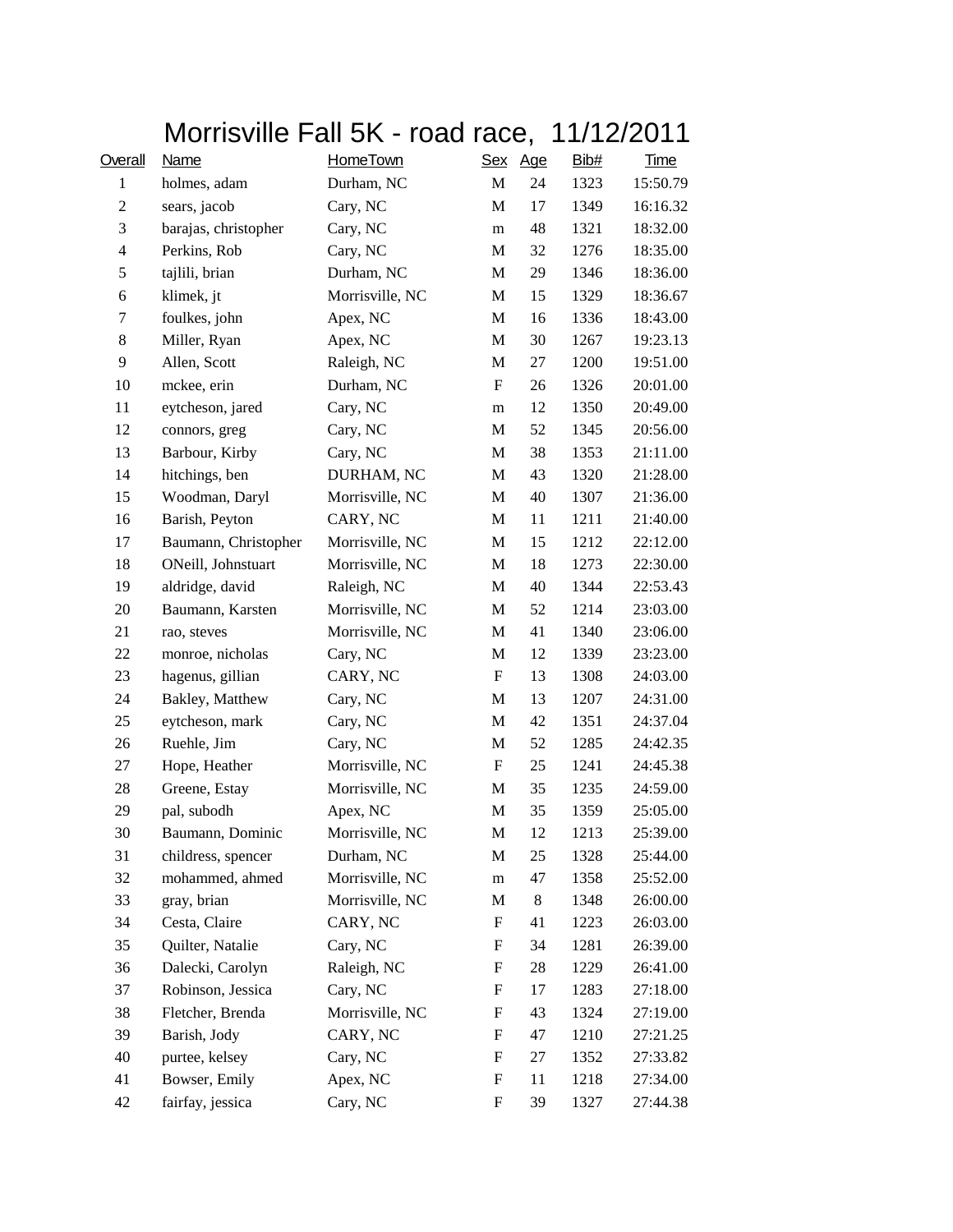| 43 | hayden, chandler                  | CARY, NC        | M                         | 13     | 1318 | 28:01.38 |
|----|-----------------------------------|-----------------|---------------------------|--------|------|----------|
| 44 | klayko, michael                   | CARY, NC        | M                         | 12     | 1325 | 28:19.38 |
| 45 | Connolly, Scott                   | Morrisville, NC | M                         | 31     | 1226 | 28:56.38 |
| 46 | Cicio, Kimberly                   | Raleigh, NC     | $\boldsymbol{\mathrm{F}}$ | 32     | 1322 | 28:59.17 |
| 47 | hayden, nicole                    | CARY, NC        | F                         | 40     | 1317 | 29:07.07 |
| 48 | luxmare, mckenzie                 | Mebane, NC      | $\boldsymbol{\mathrm{F}}$ | 25     | 1334 | 29:13.86 |
| 49 | Haigwood, Jennifer                | Morrisville, NC | F                         | 30     | 1237 | 29:20.36 |
| 50 | Somashekar, Girish                | CARY, NC        | M                         | 44     | 1287 | 29:26.36 |
| 51 | Woodman, Anne                     | Morrisville, NC | ${\bf F}$                 | 39     | 1300 | 29:59.36 |
| 52 | Woodman, Benjamin                 | Morrisville, NC | M                         | 10     | 1301 | 29:59.36 |
| 53 | feher, callum                     | CARY, NC        | M                         | 19     | 1333 | 30:08.23 |
| 54 | Bakley, Luke                      | Cary, NC        | M                         | 11     | 1206 | 30:12.42 |
| 55 | Robinson, Melissa                 | Cary, NC        | F                         | 19     | 1284 | 30:19.89 |
| 56 | O'Brien, Grace                    | Raleigh, NC     | F                         | 9      | 1270 | 30:37.47 |
| 57 | wacaser, ethan                    | Morrisville, NC | M                         | 11     | 1311 | 30:42.47 |
| 58 | pal, anuradha                     | Apex, NC        | $\mathbf f$               | 34     | 1360 | 30:51.47 |
| 59 | Kenny, Justine                    | Morrisville, NC | F                         | 10     | 1254 | 30:53.47 |
| 60 | mcleod, samantha                  | Cary, NC        | $\boldsymbol{F}$          | 16     | 1354 | 30:55.47 |
| 61 | gutmann, nicole                   | Cary, NC        | $\boldsymbol{\mathrm{F}}$ | 11     | 1337 | 30:58.47 |
| 62 | tenneti, srinijas                 | Morrisville, NC | M                         | 40     | 1343 | 31:07.47 |
| 63 | D'Souza, Dylan                    | CARY, NC        | M                         | 11     | 1309 | 31:10.47 |
| 64 | Malakoff, Lauren                  | RALEIGH, NC     | $\boldsymbol{\mathrm{F}}$ | 25     | 1263 | 31:11.47 |
| 65 | D'Souza, Klinton                  | CARY, NC        | M                         | 40     | 1310 | 31:11.47 |
| 66 | Cooper, David                     | CARY, NC        | M                         | 34     | 1227 | 31:17.47 |
| 67 | casillas, andre                   | Morrisville, NC | m                         | 13     | 1356 | 31:27.31 |
| 68 | casillas, luis                    | Morrisville, NC | M                         | 35     | 1357 | 31:28.47 |
| 69 | clinkscales, alex                 | CARY, NC        | M                         | 13     | 1314 | 31:49.01 |
| 70 | bouronich, andrea                 | Morrisville, NC | $\boldsymbol{\mathrm{F}}$ | 38     | 1319 | 31:57.60 |
| 71 | Huggins, Robert                   | Morrisville, NC | M                         | 35     | 1242 | 32:03.80 |
| 72 | Wolstenholme-Britt, Alex CARY, NC |                 | M                         | 11     | 1298 | 32:06.42 |
| 73 | Vance, Nathan Morrisville, NC     |                 | M                         | 11     | 1293 | 32:14.42 |
| 74 | Vance, Noah                       | Morrisville, NC | M                         | 9      | 1294 | 32:15.42 |
| 75 | clinkscales, sherard              | CARY, NC        | M                         | 41     | 1312 | 32:40.86 |
| 76 | Gray, Lisa                        | Morrisville, NC | $\boldsymbol{F}$          | 40     | 1234 | 32:49.42 |
| 77 | Harriman, Jennifer                | Morrisville, NC | F                         | 31     | 1239 | 32:55.23 |
| 78 | harriman, jim                     | Morrisville, NC | M                         | 30     | 1341 | 32:55.25 |
| 79 | Almussawir, Hayf                  | Morrisville, NC | M                         | 40     | 1202 | 32:57.24 |
| 80 | forgacs, michael                  | Cary, NC        | M                         | 14     | 1338 | 33:03.35 |
| 81 | garren, scott                     | Morrisville, NC | M                         | 38     | 1330 | 33:08.35 |
| 82 | garren, noah                      | Morrisville, NC | M                         | $\tau$ | 1331 | 33:09.35 |
| 83 | feher, martin                     | CARY, NC        | M                         | 46     | 1332 | 33:14.36 |
| 84 | Gray, Kelsey                      | Morrisville, NC | F                         | 12     | 1233 | 33:14.87 |
| 85 | McNally, Alayna                   | Morrisville, NC | F                         | 10     | 1265 | 33:23.11 |
| 86 | O'Connell, Jananne                | CARY, NC        | F                         | 36     | 1272 | 33:23.11 |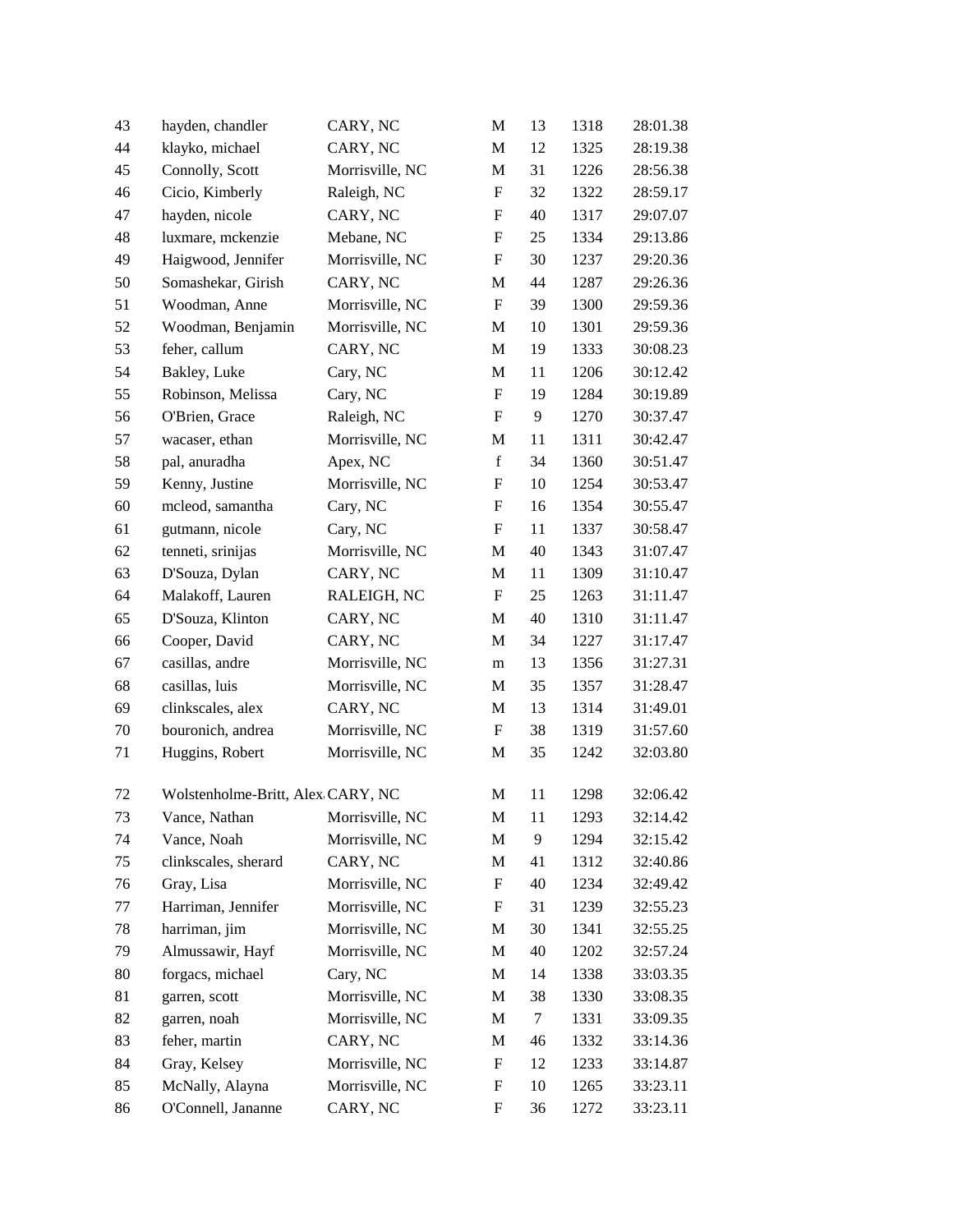| 87  | sundar, ananyaa                   | Morrisville, NC   | $\boldsymbol{\mathrm{F}}$ | 10         | 1289 | 33:55.66 |
|-----|-----------------------------------|-------------------|---------------------------|------------|------|----------|
| 88  | Bowser, Stephanie                 | Apex, NC          | F                         | 40         | 1220 | 33:56.47 |
| 89  | Stam, Noelle                      | Morrisville, NC   | $\boldsymbol{F}$          | 10         | 1288 | 34:00.99 |
| 90  | Trapasso, Megan                   | Apex, NC          | $\boldsymbol{\mathrm{F}}$ | 28         | 1291 | 34:05.39 |
| 91  | Wolstenholme-Britt, Sama CARY, NC |                   | F                         | 11         | 1299 | 34:52.97 |
| 92  | west, carrie                      | CARY, NC          | F                         | 31         | 1316 | 34:54.97 |
| 93  | Joshi, Shrinivas                  | Morrisville, NC   | M                         | 43         | 1250 | 35:09.97 |
| 94  | Woods, Madison                    | Morrisville, NC   | $\boldsymbol{\mathrm{F}}$ | 10         | 1302 | 35:25.97 |
| 95  | Kong, Sabrina                     | Morrisville, NC   | F                         | 10         | 1258 | 35:29.97 |
| 96  | mckoy, yetara                     | CARY, NC          | $\mathbf f$               | 29         | 1355 | 36:23.55 |
| 97  | Bales, Amanda                     | Cary, NC          | F                         | 24         | 1208 | 36:24.93 |
| 98  | Bales, Leslie                     | Cary, NC          | F                         | 27         | 1209 | 36:25.93 |
| 99  | Owens, Mercedes                   | Youngsville, NC   | F                         | 32         | 1274 | 36:31.88 |
| 100 | Pickett, Sandy                    | Raleigh, NC       | F                         | 38         | 1277 | 36:32.04 |
| 101 | Chowdhury, Nayeli                 | Morrisville, NC   | $\boldsymbol{\mathrm{F}}$ | 11         | 1225 | 36:53.04 |
| 102 | wilson, tiffany                   | Morrisville, NC   | $\boldsymbol{F}$          | 11         | 1306 | 36:57.04 |
| 103 | thawley, john                     | Cary, NC          | M                         | 47         | 1303 | 37:26.03 |
| 104 | thawley, zeke                     | Cary, NC          | M                         | $\sqrt{5}$ | 1304 | 37:27.11 |
| 105 | Ingling, Eva                      | Morrisville, NC   | $\boldsymbol{F}$          | 46         | 1243 | 37:29.11 |
| 106 | Ingling, Hope                     | Morrisville, NC   | $\boldsymbol{\mathrm{F}}$ | 10         | 1244 | 37:30.11 |
| 107 | Pryor, Lauren                     | Morrisville, NC   | $\boldsymbol{F}$          | 10         | 1279 | 37:46.11 |
| 108 | Borasky, Dave                     | Durham, NC        | M                         | 41         | 1216 | 38:13.11 |
| 109 | monde, ray                        | Morrisville, NC   | $\boldsymbol{\mathrm{F}}$ | 63         | 1335 | 38:19.11 |
| 110 | O'Brien, Jenny                    | Raleigh, NC       | $\boldsymbol{F}$          | 42         | 1271 | 38:22.11 |
| 111 | flanders, michelle                | Baldwinsville, NY | $\boldsymbol{\mathrm{F}}$ | 44         | 1347 | 38:47.11 |
| 112 | Pryor, Wendy                      | Morrisville, NC   | $\boldsymbol{F}$          | 35         | 1280 | 38:55.11 |
| 113 | Brooks, Madeline                  | Cary, NC          | F                         | 10         | 1221 | 38:57.11 |
| 114 | Lavache, Desya                    | Morrisville, NC   | $\boldsymbol{F}$          | 11         | 1260 | 39:09.11 |
| 115 | Tyler, Lori                       | Apex, NC          | F                         | 30         | 1292 | 39:11.59 |
| 116 | Jones, Savanna                    | Cary, NC          | $\boldsymbol{\mathrm{F}}$ | 10         | 1248 | 39:22.02 |
| 117 | Kenny, Diane                      | Morrisville, NC   | ${\bf F}$                 | 42         | 1253 | 39:24.42 |
| 118 | Bowser, Matthew                   | Apex, NC          | M                         | $\tau$     | 1219 | 40:10.24 |
| 119 | Bowser, David                     | Apex, NC          | M                         | 42         | 1217 | 40:11.24 |
| 120 | Konduri, Preethi                  | Morrisville, NC   | F                         | 10         | 1257 | 40:16.24 |
| 121 | guatemala, michelle               | Morrisville, NC   | $\boldsymbol{F}$          | 11         | 1305 | 40:18.24 |
| 122 | Prasad, Sameeksha                 | Cary, NC          | F                         | 10         | 1278 | 41:02.24 |
| 123 | Bakley, Danielle                  | Cary, NC          | F                         | 9          | 1204 | 41:11.24 |
| 124 | Bakley, Brenda                    | Cary, NC          | F                         | 49         | 1203 | 41:13.24 |
| 125 | Cheng, Patty                      | Morrisville, NC   | F                         | 45         | 1224 | 41:28.37 |
| 126 | Layton, Jennifer                  | Morrisville, NC   | $\boldsymbol{F}$          | 42         | 1261 | 41:47.14 |
| 127 | kar, dhirendr                     | Morrisville, NC   | M                         | 42         | 1342 | 41:48.29 |
| 128 | Williams, Evangela                | Raleigh, NC       | $\boldsymbol{F}$          | 42         | 1297 | 41:50.29 |
| 129 | Johnson, Meagan                   | Morrisville, NC   | F                         | 10         | 1247 | 42:11.41 |
| 130 | King, Meghan                      | Morrisville, NC   | F                         | 11         | 1256 | 42:12.38 |